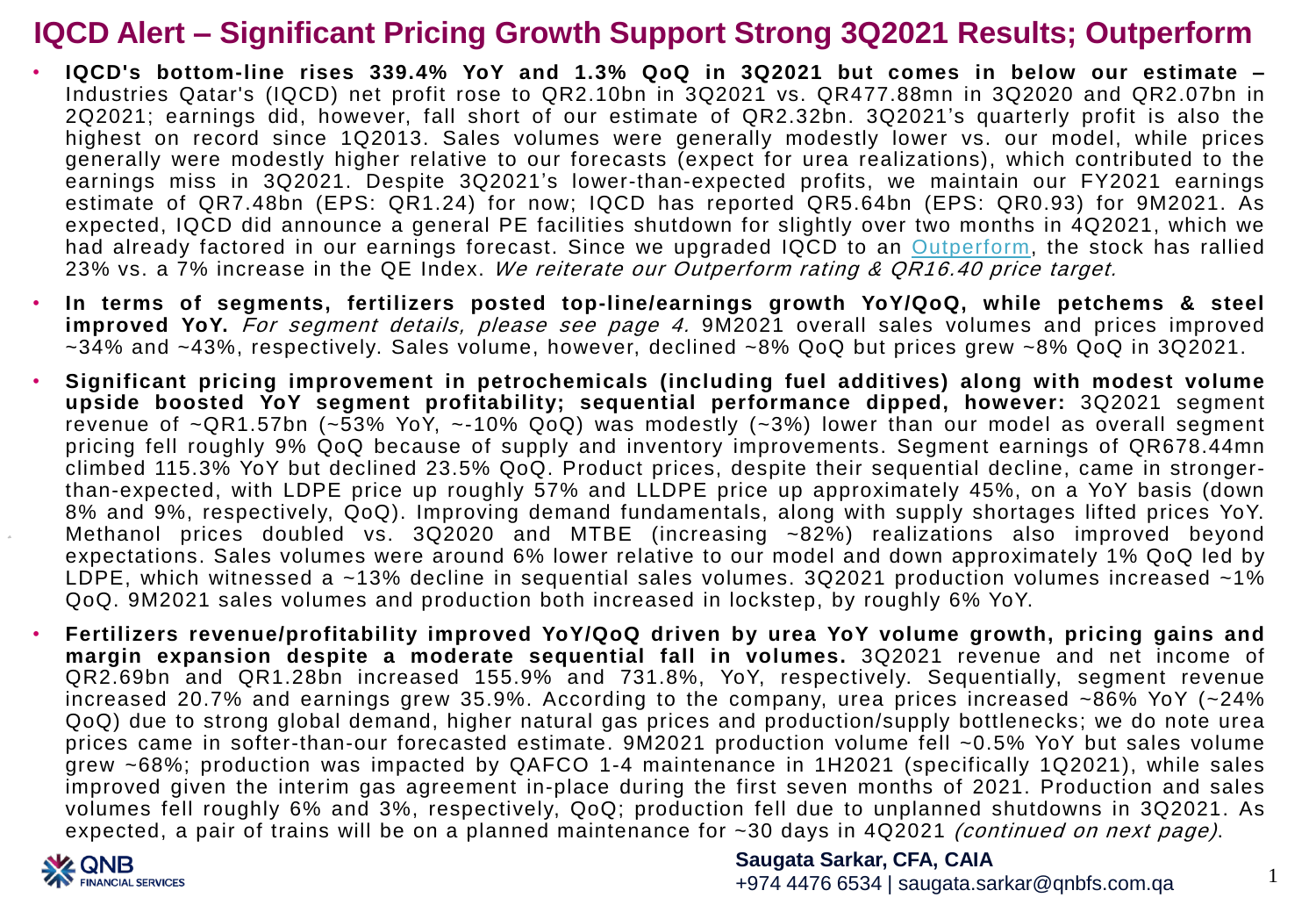- (continued from previous page)
- **Steel segment performance continued to improve YoY but dipped sequentially:** Steel revenue came in at QR700.86mn (30.1% YoY, -28.8% QoQ). Steel prices were better than our model; according to the company, steel realizations increased ~31% YoY in 9M2021 (up roughly 13% QoQ) due to a rebound in construction demand; despite focusing mostly on Qatar/regional markets, QASCO continues to target international sales on an opportunistic basis. However, sales volume (down ~6% in 9M2021) were below our expectations. Steel production was down ~15% in 9M2021. The steel segment posted a profit of QR132.99mn in 3Q2021 vs a profit of only QR26.09mn in 3Q2020 and a profit of QR236.91mn in 2Q2021. On a sequential basis, production was flattish (~-0.2%) but sales were down ~37% due to seasonality. We note the significant uptick in steel segment profitability on a YoY basis is due to IQCD's decision to "right-size" the business last year and focus on the higher-margin domestic business; moreover, the company has been able to reduce its production costs without affecting the quality of the final product by changing the raw material mix.
- For more details on the company's performance and our estimates, please refer to page 3.
- **Despite paying ~\$1bn for the QAFCO deal, IQCD's balance sheet continues to remain solid with QR13.4bn in cash/bank balances and zero long-term debt.** Net-net, given IQCD's strong balance sheet, we expect the company to withstand difficult market conditions, when they arise, while retaining dry powder to take advantage of potential acquisition opportunities in the future.
- **We expect QR0.85 in DPS, which translates into a yield of 5.3%.** However, investors should consider these following scenarios as well: IQCD reported a DPS of QR0.33, paying out 100% of its earnings in 2020. If the company decided to do the same this year, DY should jump significantly to 7.7%. A doubling of DPS from 2020 (DPS of QR0.66) translates into a DY of 4.1%. Using an average dividend payout of ~85% recorded over the past five years, DPS for 2021 jumps to QR1.05, which is a yield of 6.5%. In any event, we foresee a significant increase in DPS for 2021, which is <sup>a</sup> positive catalyst for this stock.
- **We maintain our Outperform rating on IQCD with a QR16.40 price target.** In terms of long-term catalysts, similar to the QAFCO deal, IQCD could look to acquire Total's 20% stake in QAPCO, which could also be perceived positively by investors. Expansion/acquisition-related newsflow & upside in dividends, could be key, going forward.

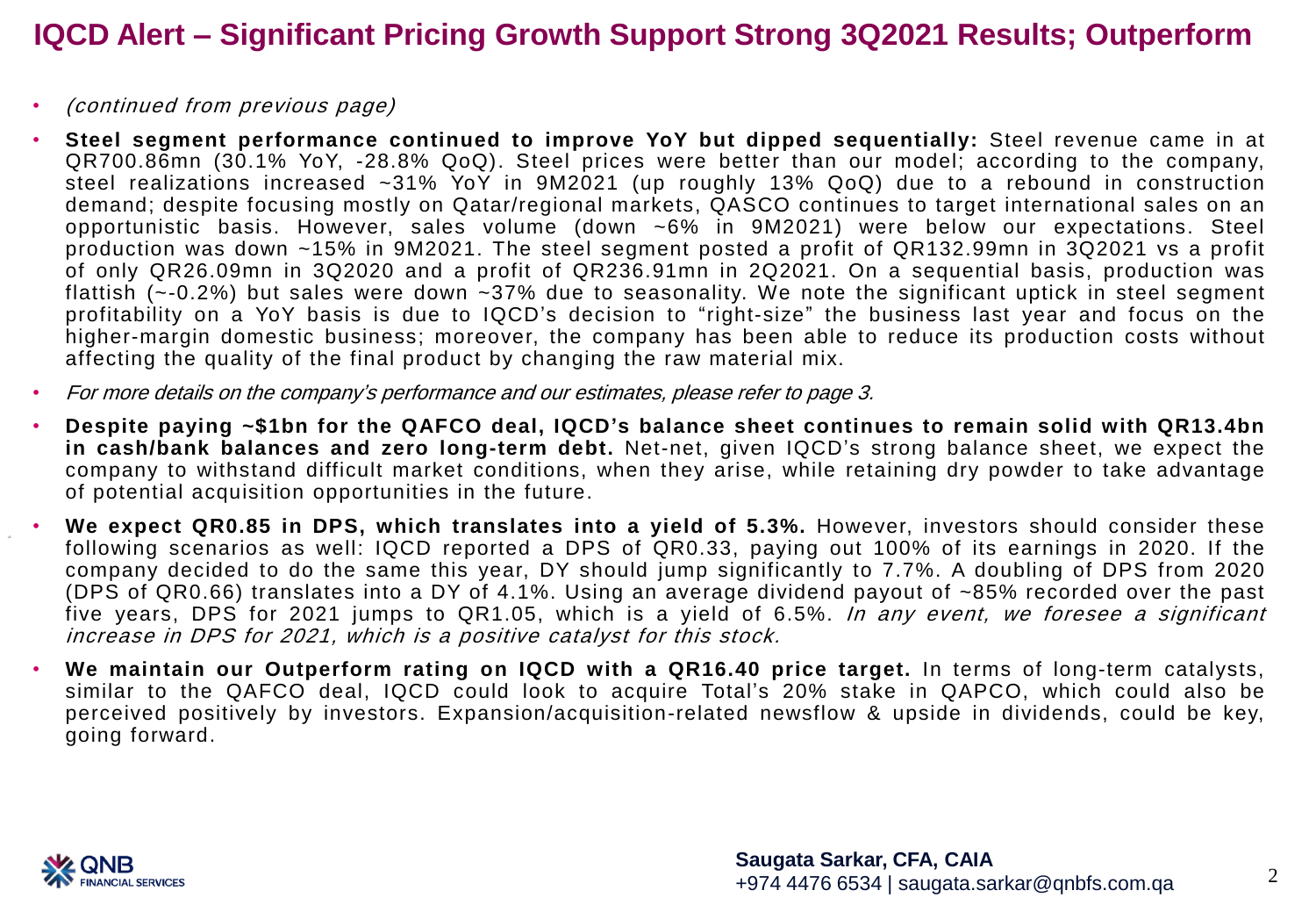| <b>Income Statement (QR million)</b>            | 3Q2020    | 2Q2021             | 3Q2021      | 3Q2021E     | A Vs. E    | YoY       | QoQ      |
|-------------------------------------------------|-----------|--------------------|-------------|-------------|------------|-----------|----------|
| Revenue                                         | 1,590.186 | 3,214.242          | 3,392.226   | 3,885.607   | $-12.7%$   | 113.3%    | 5.5%     |
| Cost of Sales (Ex. Depreciation & Amortization) | (935.685) | (1,662.758)        | (1,614.621) | (1,826.235) | $-11.6%$   | 72.6%     | $-2.9%$  |
| <b>Gross Profit</b>                             | 654.501   | 1,551.484          | 1,777.605   | 2,059.372   | $-13.7%$   | 171.6%    | 14.6%    |
| General and Administrative Expenses             | (100.035) | (128.051)          | (121.759)   | (128.511)   | $-5.3%$    | 21.7%     | $-4.9%$  |
| <b>Selling &amp; Distribution Expenses</b>      | (6.573)   | (15.638)           | (1.444)     | (16.652)    | $-91.3%$   | $-78.0%$  | $-90.8%$ |
| <b>EBITDA</b>                                   | 547.893   | 1,407.795          | 1,654.402   | 1,914.209   | $-13.6%$   | 202.0%    | 17.5%    |
| Depreciation & Amortization                     | (347.848) | (305.583)          | (322.245)   | (311.639)   | 3.4%       | $-7.4%$   | 5.5%     |
| <b>EBIT</b>                                     | 200.045   | 1,102.212          | 1,332.157   | 1,602.570   | $-16.9%$   | 565.9%    | 20.9%    |
| <b>Finance Costs</b>                            | (6.588)   | (8.041)            | (5.697)     | (6.770)     | $-15.9%$   | $-13.5%$  | $-29.2%$ |
| <b>Share of Results from Associates</b>         | (2.495)   | 31.056             | 27.602      | 29.617      | $-6.8%$    | N/M       | $-11.1%$ |
| Share of Results of JVs                         | 315.084   | 886.297            | 678.443     | 726.632     | $-6.6%$    | 115.3%    | $-23.5%$ |
| Other Income                                    | 83.737    | 63.562             | 67.739      | (34.038)    | $-299.0\%$ | $-19.1%$  | 6.6%     |
| Income from Investments & Other Income/Expenses | (153.001) |                    |             |             |            | $-100.0%$ |          |
| <b>Profit Before Tax</b>                        | 436.782   | $\sqrt{2,075.086}$ | 2,100.244   | 2,318.011   | $-9.4%$    | 380.8%    | 1.2%     |
| Tax                                             | 85.772    | (0.691)            | (0.122)     | (0.346)     | -64.7%     | $-100.1%$ | $-82.3%$ |
| <b>Profit After Tax</b>                         | 522.554   | 2,074.395          | 2,100.122   | 2,317.665   | $-9.4%$    | 301.9%    | 1.2%     |
| Minority Interest                               | (44.675)  | (0.479)            | (0.192)     | (0.377)     | $-49.0%$   | $-99.6%$  | $-59.9%$ |
| <b>Profit for Equity Holders</b>                | 477.879   | 2,073.916          | 2,099.930   | 2,317.289   | $-9.4%$    | 339.4%    | 1.3%     |

| <b>EPS (in QR)</b>       | 0.08  | 0.34  | 0.35    | 0.38  | $-9.4\%$ 339.4% | 1.3% |
|--------------------------|-------|-------|---------|-------|-----------------|------|
| Cost of Sales            | 58.8% | 51.7% | 47.6%   | 47.0% |                 |      |
| Gross Margin %           | 41.2% | 48.3% | 52.4%   | 53.0% |                 |      |
| G&A% Sales               | 6.3%  | 4.0%  | 3.6%    | 3.3%  |                 |      |
| Selling Expenses % Sales | 0.4%  | 0.5%  | $0.0\%$ | 0.4%  |                 |      |
| EBITDA%                  | 34.5% | 43.8% | 48.8%   | 49.3% |                 |      |
| D&A% Sales               | 21.9% | 9.5%  | 9.5%    | 8.0%  |                 |      |
| EBIT %                   | 12.6% | 34.3% | 39.3%   | 41.2% |                 |      |
| Net Margin %             | 30.1% | 64.5% | 61.9%   | 59.6% |                 |      |



### **Saugata Sarkar, CFA, CAIA**

+974 4476 6534 | saugata.sarkar@qnbfs.com.qa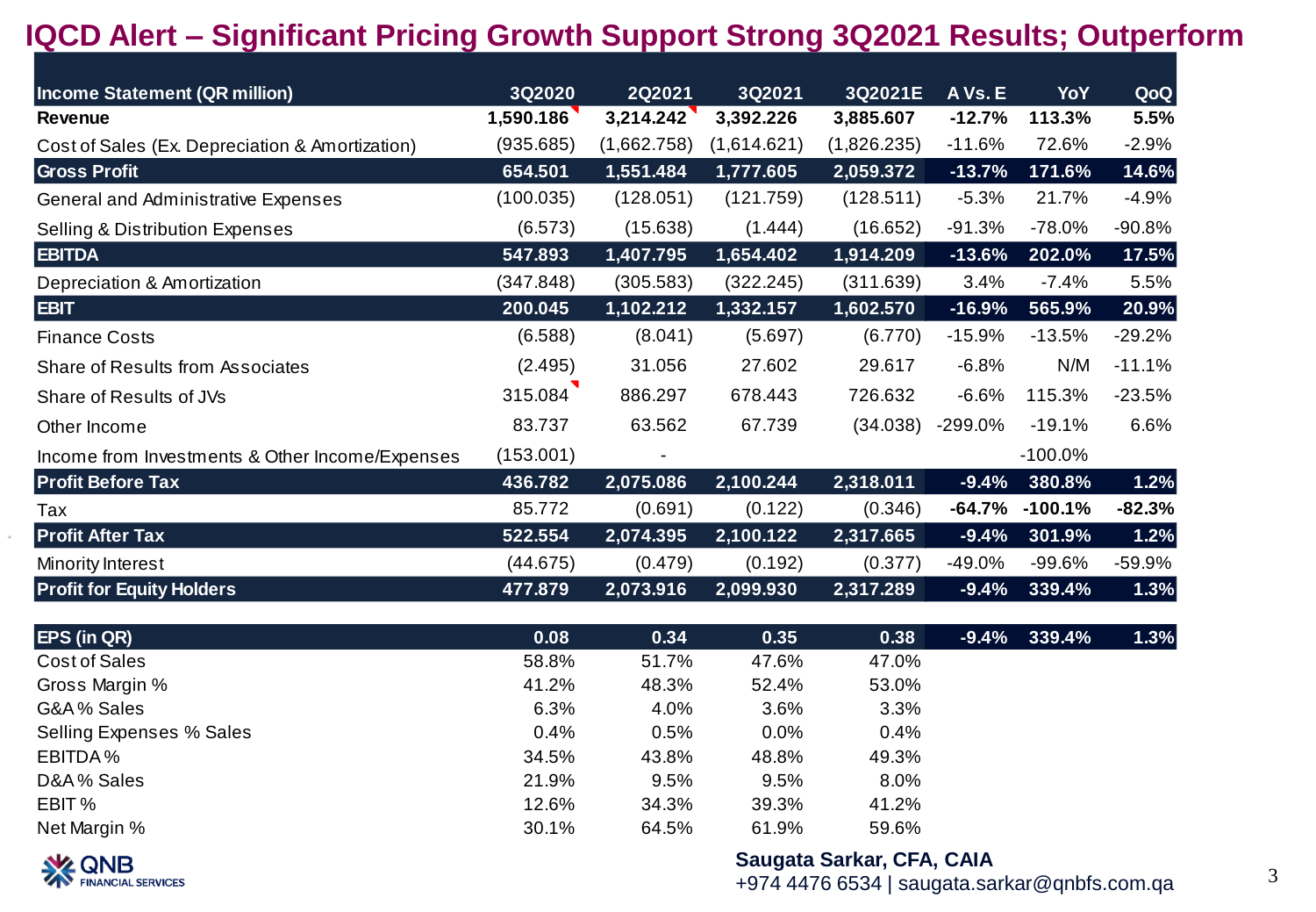| In QR Millions                    |           |               |           |                 |         |
|-----------------------------------|-----------|---------------|-----------|-----------------|---------|
| <b>Steel</b>                      | 3Q2020    | <b>2Q2021</b> | 3Q2021    | 3Q2021e A Vs. E |         |
| Revenue                           | 538.513   | 983.951       | 700.859   | 856.938         | $-18%$  |
| Net Profit                        | 26.091    | 236.907       | 132.987   | 143.966         | $-8%$   |
| NM%                               | 4.85%     | 24.08%        | 18.97%    | 16.80%          |         |
| Revenue Q/Q                       | 10%       | $-20%$        | $-29%$    | $-13%$          |         |
| Net Income Q/Q                    | N/M       | $-8%$         | $-44%$    | $-39%$          |         |
| Revenue Y/Y                       | $-62%$    | 100%          | 30%       | 59%             |         |
| Net Income Y/Y                    | 144%      | N/M           | 410%      | 452%            |         |
| <b>Petrochemicals</b>             | 3Q2020    | <b>2Q2021</b> | 3Q2021    | 3Q2021          | A Vs. E |
| Revenue                           | 1,023.000 | 1,740.000     | 1,567.000 | 1,614.737       | $-3%$   |
| <b>Net Profit</b>                 | 315.084   | 886.297       | 678.443   | 726.632         | $-7%$   |
| NM%                               | 30.80%    | 50.94%        | 43.30%    | 45.00%          |         |
| Revenue Q/Q                       | 35%       | 26%           | $-10%$    | $-7%$           |         |
| Net Income Q/Q                    | 69%       | 46%           | $-23%$    | $-18%$          |         |
| Revenue Y/Y                       | $-5%$     | 130%          | 53%       | 58%             |         |
| Net Income Y/Y                    | $-6%$     | 376%          | 115%      | 131%            |         |
| <b>Fertilizers</b>                | 3Q2020    | <b>2Q2021</b> | 3Q2021    | 3Q2021          | A Vs. E |
| Revenue                           | 1,051.673 | 2,230.291     | 2,691.367 | 3,028.669       | $-11%$  |
| <b>Net Profit</b>                 | 153.922   | 942.304       | 1,280.292 | 1,362.901       | $-6%$   |
| NM%                               | 14.64%    | 42.25%        | 47.57%    | 45.00%          |         |
| Revenue Q/Q                       | 18.4%     | 38%           | 21%       |                 |         |
| Net Income Q/Q                    | $-12.8%$  | 58%           | 36%       |                 |         |
| Revenue Y/Y                       | 0.9%      | 151%          | 156%      |                 |         |
| Net Income Y/Y                    | $-5.8%$   | 434%          | 732%      |                 |         |
| <b>Total Revenue</b>              | 2,613.186 | 4,954.242     | 4,959.226 |                 |         |
| <b>YoY Growth</b>                 | $-26%$    | 132%          | 90%       |                 |         |
| <b>QoQ Growth</b>                 | 22%       | 17%           | 0%        |                 |         |
| Steel                             | 21%       | 20%           | 14%       |                 |         |
| Petrochemicals                    | 39%       | 35%           | 32%       |                 |         |
| Fertilizers                       | 40%       | 45%           | 54%       |                 |         |
| <b>Total NI (Ex. Unallocated)</b> | 495.097   | 2,065.508     | 2,091.722 |                 |         |
| <b>Steel</b>                      | 5%        | 11%           | 6%        |                 |         |
| Petrochemicals                    | 64%       | 43%           | 32%       |                 |         |
| Fertilizers                       | 31%       | 46%           | 61%       |                 |         |
| <b>NA ONR</b>                     |           |               |           |                 |         |

**EXECUTIVE**